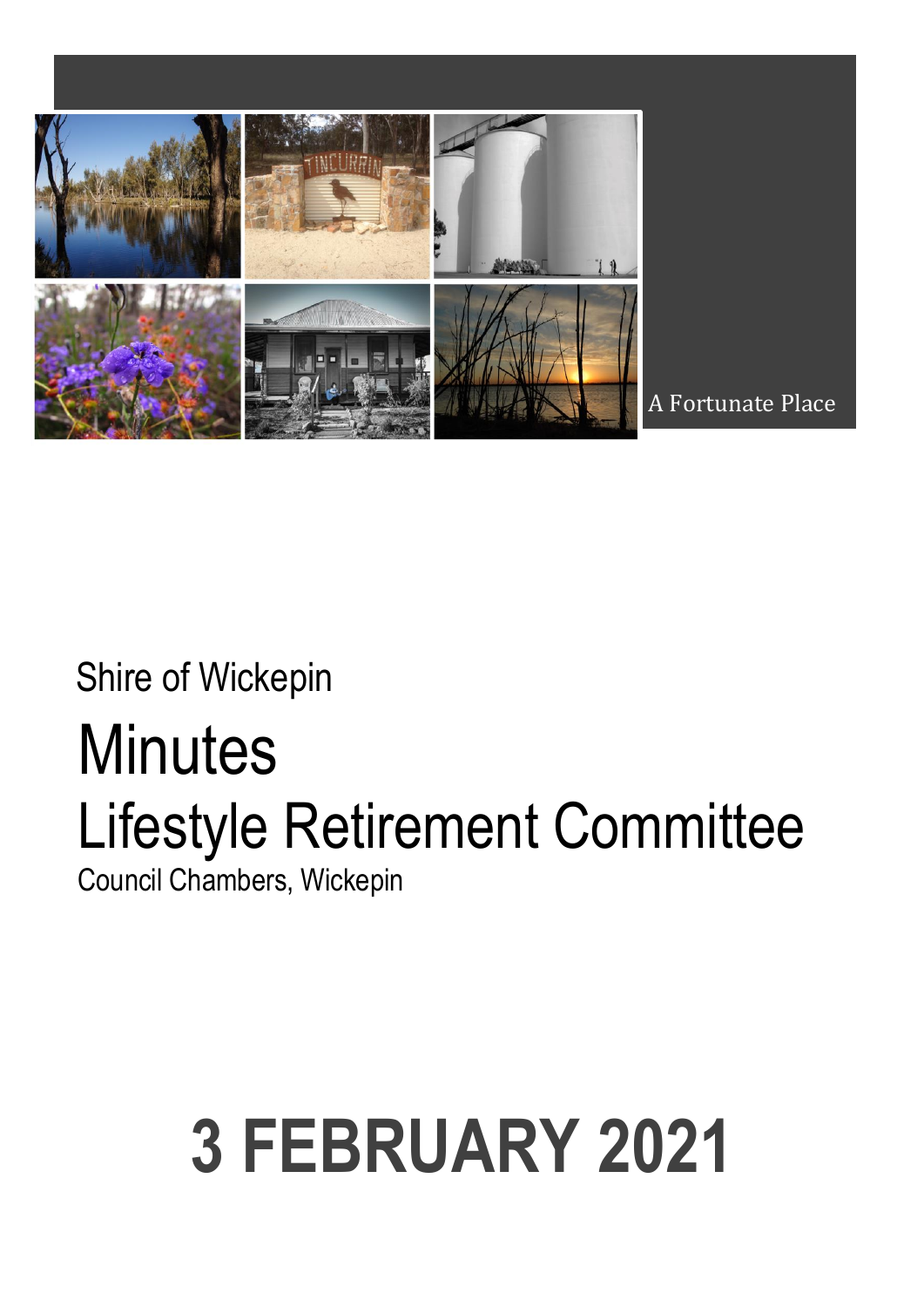

### **Notice of a Lifestyle Retirement Committee Meeting**

Please note that the next Lifestyle Retirement Committee Meeting of the Shire of Wickepin will be held on Wednesday 3 February 2021 at Council Chambers, Wickepin, commencing at 9.30am.

Certification: I have perused this agenda and am aware of all recommendations made to council and support each as presented.

 $\cup$ 

Mark Hook Chief Executive Officer

28 January 2021

#### **Disclaimer**

No responsibility whatsoever is implied or accepted by the Shire of Wickepin for any act, omission or statement or intimation occurring during council/committee meetings or during formal/informal conversations with staff. The Shire of Wickepin disclaims any liability for any loss whatsoever and howsoever caused arising out of reliance by any person or legal entity on any such act, omission or statement or intimation occurring during council/committee meetings or discussions. Any person or legal entity that acts or fails to act in reliance upon any statement does so at that person's or legal entity's own risk.

In particular and without derogating in any way from the broad disclaimer above, in discussion regarding any planning application or application for a licence, any statement or limitation of approval made by a member or officer of the Shire of Wickepin during the course of any meeting is not intended to be and is not to be taken as notice of approval from the Shire of Wickepin. The Shire of Wickepin warns that anyone who has an application lodged with the Shire of Wickepin must obtain and only should rely on **written confirmation** of the outcome of the application, and any conditions attaching to the decision made by the Shire of Wickepin in respect of the application.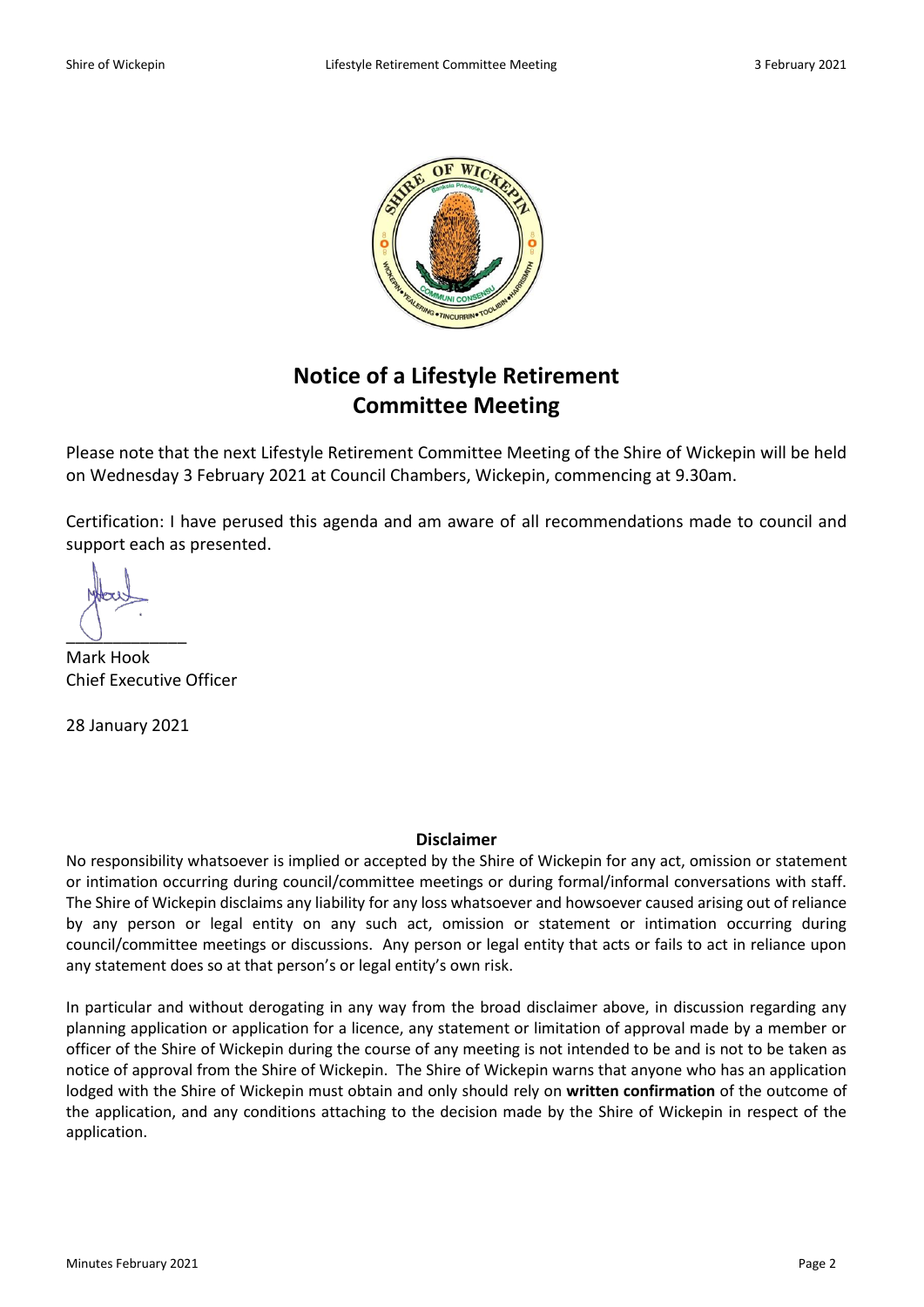

**Terms of Reference**

#### **1. Name**

Lifestyle Retirement Committee

#### **2. Members**

Syd Martin Cr Fran Allan Cr Allan Lansdell Murray Lang Coleen Thompson Colin Hemley Audrey Bird Kevin Coxon Leanne Smith Steve Rose Rex Bergin

#### **3. Objectives**

This Committee deals with issues relating to lifestyle retirement in the Shire of Wickepin and makes recommendations to the Ordinary Council meeting.

The Lifestyle Retirement Committee has no delegated authority.

The main functions of the Committee are to:

- 1. Receive reports from the Chief Executive Officer and appropriately delegated officers.
- 2. Consider the material in the reports from the Chief Executive Officer and appropriately delegated officers.
- 3. Formulate recommendations to the Ordinary Council Meeting.
- 4. To represent to the Council the views of the community regarding Aged Persons Housing.
- 5. To represent the Councils position in regards Aged Housing to regulatory bodies and interest groups/committees.
- 6. To assist the Wickepin Council in developing an Aged Housing Strategy.

#### **4. Scope/Jurisdiction**

The Committee is appointed and empowered in accordance with the provisions of the Local Government Act 1995.

Resolutions/recommendations of the committee must first be considered and endorsed by Council prior to any action by a Committee Member or Chief Executive Officer.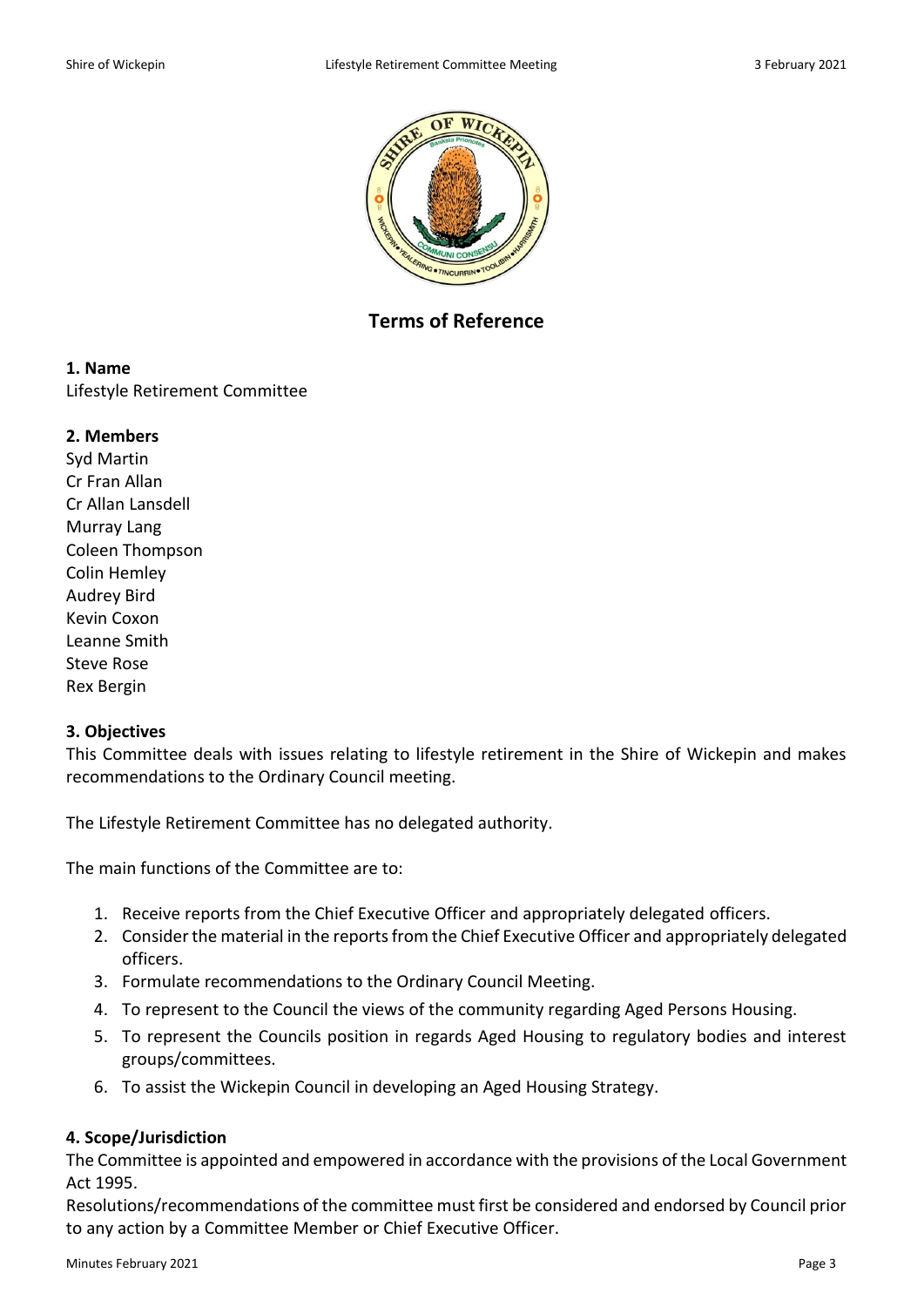#### **5. Appointment of Committee Members**

Council calls for written nominations for members of the Lifestyle Retirement Committee in October, to run in accordance with Council elections. Committee members are appointed by Council at the November Ordinary Council meeting.

#### **6. Appointment of Committee Chair**

A chairperson is appointed every second year at the first Lifestyle Retirement Committee Meeting after the Local Government elections by the committee members.

#### **7. Meeting Frequency**

The Lifestyle Retirement Committee meets four times a year on the second Wednesday of that month at 9:30am.

Meeting dates for 2021 are as follows:

| Day | <b>Date</b>                | <b>Time</b> |  |
|-----|----------------------------|-------------|--|
|     | Wednesday February 3, 2021 | 9.30am      |  |
|     | Wednesday May 5, 2021      | 9.30am      |  |
|     | Wednesday August 4, 2021   | 9.30am      |  |
|     | Wednesday October 6, 2021  | 9.30am      |  |

**8. Related Policies/Bylaws:** Nil.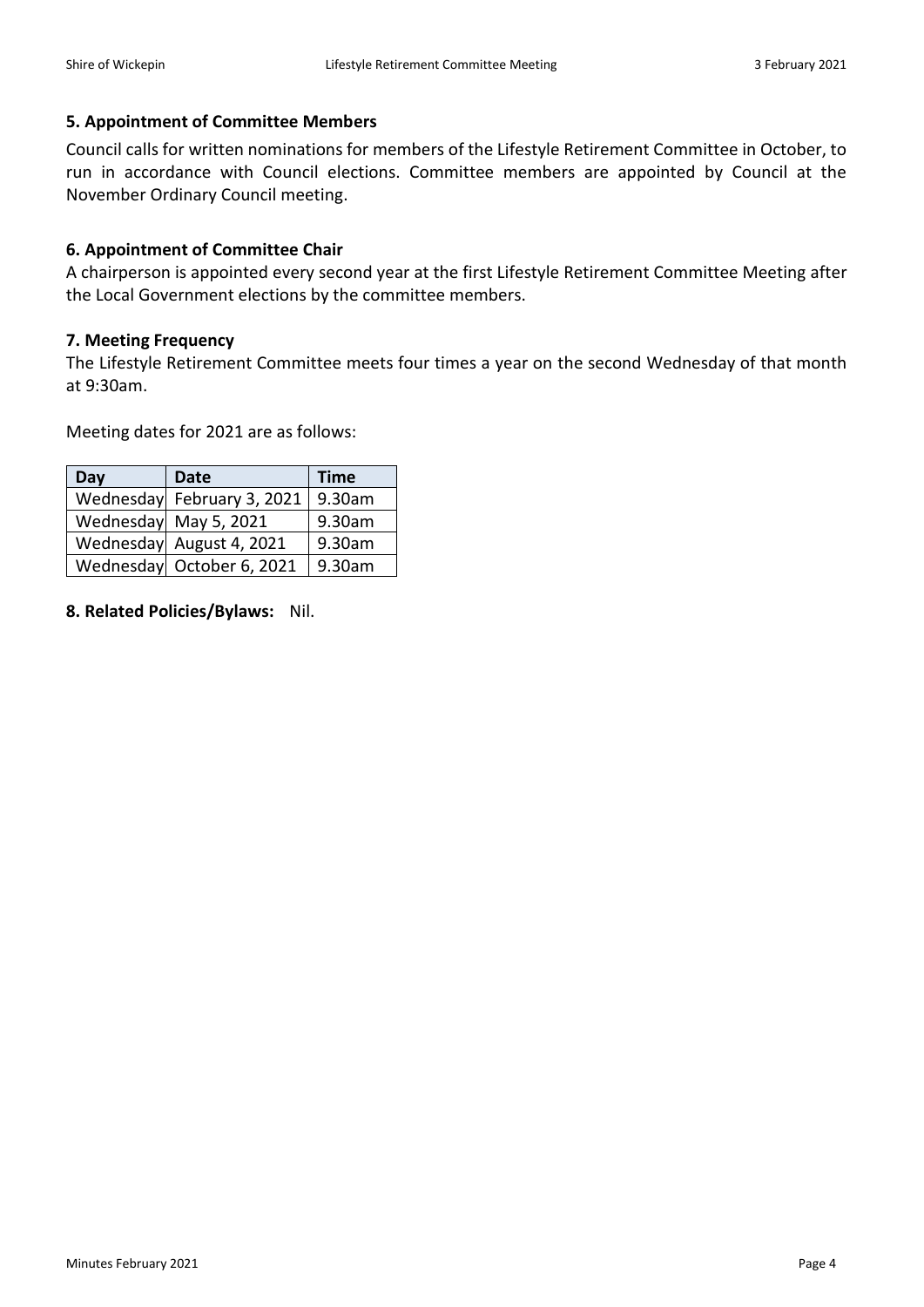#### **SHIRE OF WICKEPIN QUESTIONS FROM THE PUBLIC**

 **Any member of the public wishing to participate in Public Question Time during Council or Committee meetings is welcome to do so; however, Council requires your name, address and written questions to be provided to the meeting secretary.**

| <b>NAME:</b>                                       |
|----------------------------------------------------|
|                                                    |
| <b>SIGNATURE:</b>                                  |
|                                                    |
| <b>ADDRESS:</b>                                    |
|                                                    |
| <b>TELPHONE:</b>                                   |
|                                                    |
| <b>MEETING/DATE:</b>                               |
|                                                    |
| NAME OF ORGANISATION REPRESENTING (if applicable): |
|                                                    |

| <b>QUESTION:</b> |
|------------------|
|                  |
|                  |
|                  |
|                  |
|                  |
|                  |
|                  |
|                  |
|                  |
|                  |
|                  |
|                  |
|                  |
|                  |
|                  |
|                  |
|                  |
|                  |
|                  |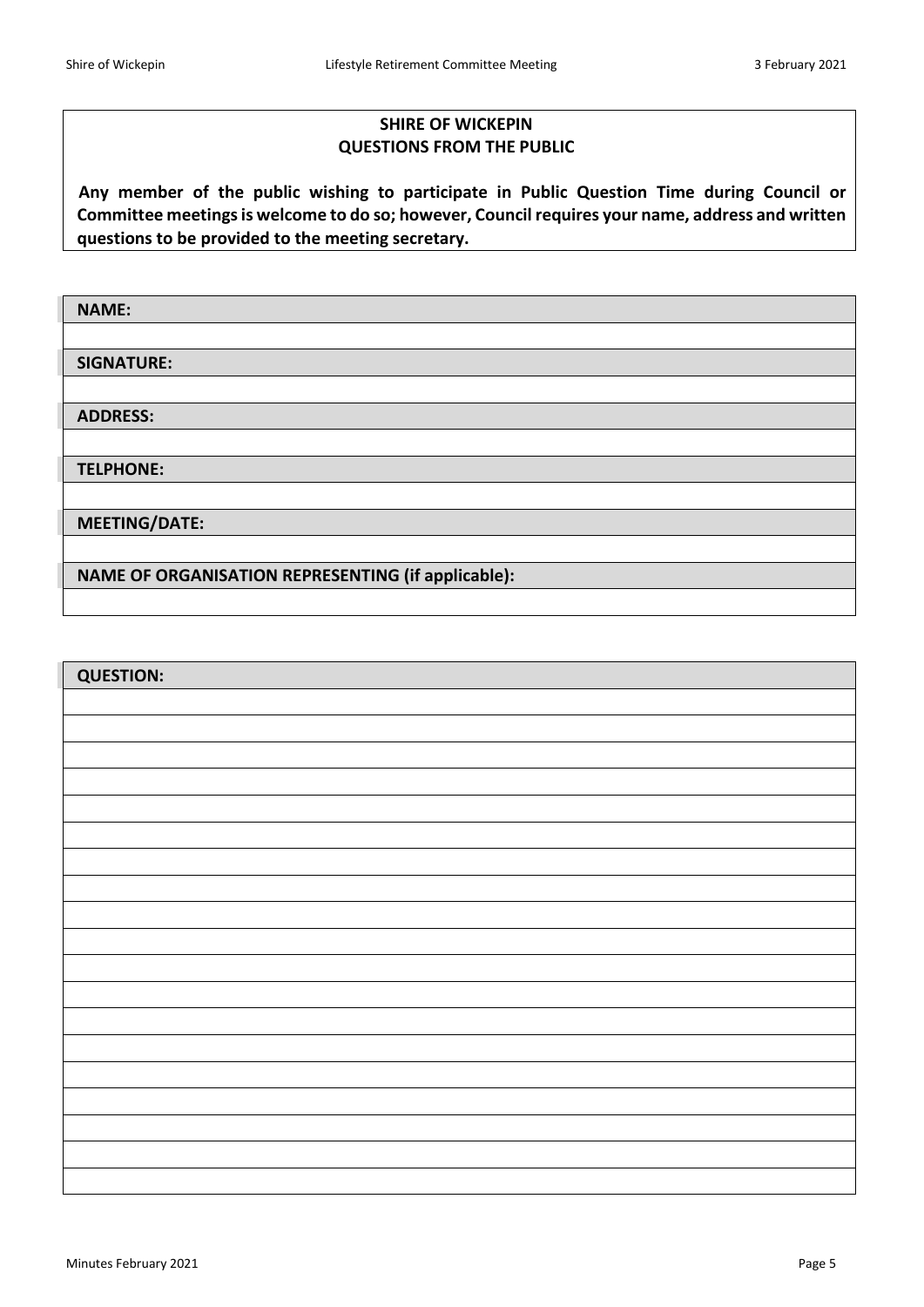#### **SHIRE OF WICKEPIN QUESTIONS FROM THE PUBLIC**

The Shire of Wickepin welcomes community participation during public question time. The following is a summary of procedure and a guide to completion of the required form.

- a. The person asking the question is to give their name and address prior to asking the question.
- b. Questions are to be directed through the chair, with the Presiding Member having the discretion of accepting or rejecting a question and the right to nominate a Councillor or Officer to answer.
- c. In order to provide an opportunity for the greatest portion of the gallery to take advantage of question time, questions are to be as succinct as possible. Any preamble to questions should therefore be minimal and no debating of the issue between the Gallery, Councillors or Officers is permissible.
- d. Where the Presiding Member rules that a member of the public is making a statement during public question time, then no answer is required to be given or recorded in response.
- e. Questions which are considered inappropriate; offensive or otherwise not in good faith; duplicates or variations of earlier questions; relating to the personal affairs or actions of Council members or employees; will be refused by the Presiding Member as 'out of order' and will not be recorded in the minutes.
- f. Where a member of the public submitting a question is not physically present at the meeting, those questions will be treated as an item of correspondence and will be answered in the normal course of business (and not be recorded in the minutes).
- g. Questions from members of the public that do not comply with the Rules of Question Time or do not abide by a ruling from the Presiding Member, or where the member of the public behaves in a manner in which they are disrespectful of the Presiding Member or Council, or refuse to abide by any reasonable direction from the Presiding Member, will be ruled 'out of order' and the question will not be recorded in the minutes.
- h. Answers to questions provided in good faith, however, unless reasonable prior written notice of the question is given, answers should not be relied upon as being totally comprehensive.
- i. Where a question (compliant to these rules) is raised and is unable to be answered at the meeting, the question shall be 'taken on notice' with an answer being given at the next appropriate Council Meeting.
- j. Public Question Time is set for a maximum period of 15 minutes, and will terminate earlier should no questions be forthcoming.
- k. To enable all members of the public a fair and equitable opportunity to participate in Public Question Time, each person shall be provided a maximum two minutes time limit in the first instance, in which to ask a maximum of two questions (whether these are submitted 'in writing' or 'from the floor'). A question may include a request for the tabling of documents where these are relevant to an issue before Council.
- l. Questions to be asked at the meeting will be registered, and the priority for asking questions shall be firstly 'questions on which written notice has been given prior to the meeting' (that is, prior to 12 noon on the day immediately preceding the meeting) and secondly, 'questions from the floor'.
- m. Should there be time remaining on the initial period for Public Question Time (i.e. 15 minutes) after all members of the public have posed their initial allotment of two questions, the Presiding Member will then allow members of the public to sequentially (in accordance with the register) ask a further two questions (with a two minute time limit) until the initial period for Public Question Time has expired.
- n. Any extension to the initial period for Public Question Time is to be limited to a period that will allow sufficient time for any remaining members of the public to ask their initial allotment of two questions.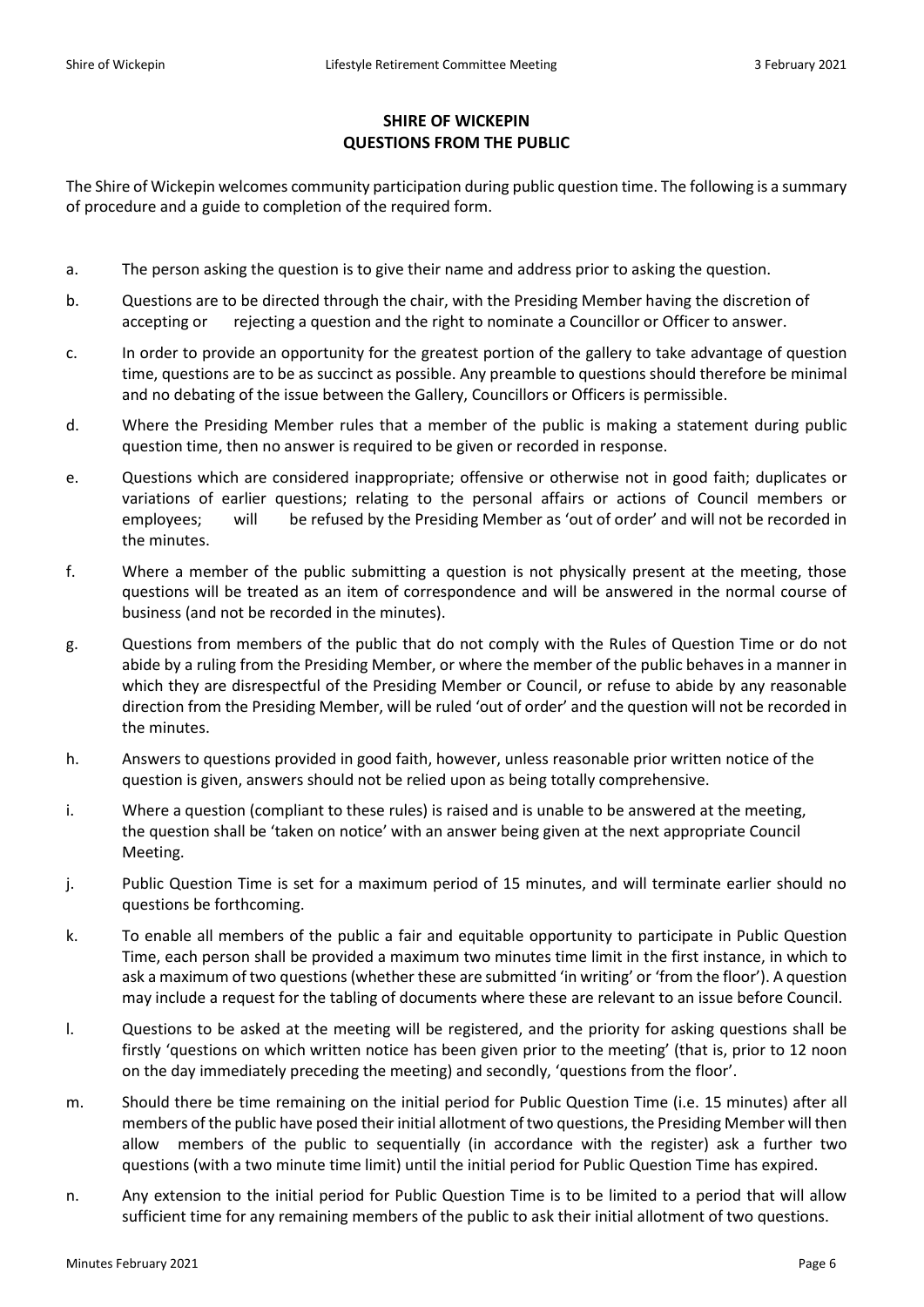#### **Table of Contents**

|    | 1. ATTENDANCE, APOLOGIES AND LEAVE OF ABSENCE (PREVIOUSLY APPROVED) 8 |  |
|----|-----------------------------------------------------------------------|--|
| 2. |                                                                       |  |
| 3. |                                                                       |  |
| 4. |                                                                       |  |
| 5. |                                                                       |  |
| 6. |                                                                       |  |
| 7. |                                                                       |  |
| 8. |                                                                       |  |
| 9. |                                                                       |  |
|    |                                                                       |  |
|    |                                                                       |  |
|    |                                                                       |  |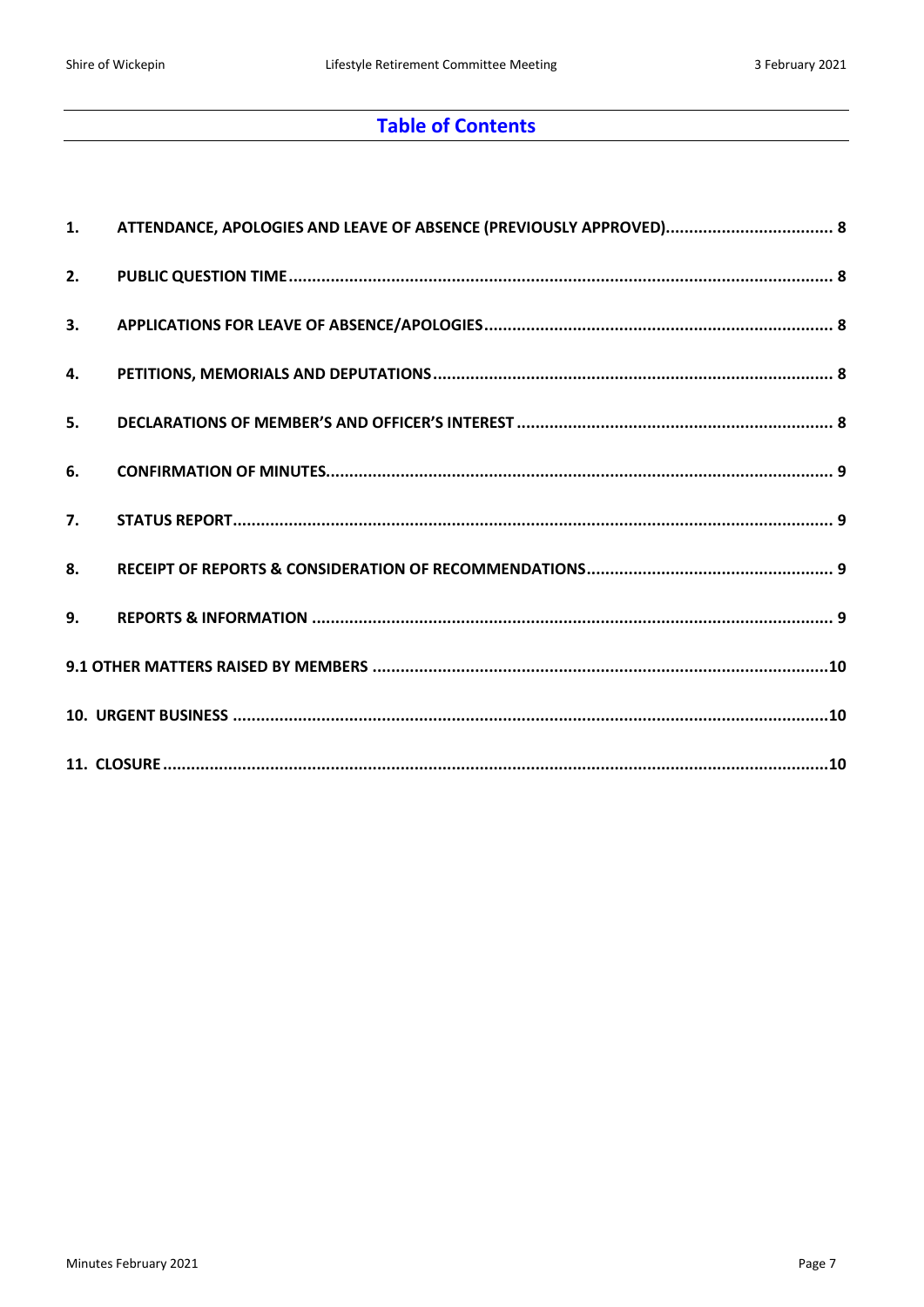**Minutes of Lifestyle Retirement Committee Meeting held in Council Chambers, Wickepin Wednesday 3 February 2021.**

The Chairperson declared the meeting open at 9.31am.

#### <span id="page-7-0"></span>**1. Attendance, Apologies and Leave of Absence (Previously Approved)**

| Chairperson |  |  |
|-------------|--|--|
| Member      |  |  |
| Member      |  |  |
| Member      |  |  |
| Member      |  |  |
| Member      |  |  |
| Member      |  |  |
| Member      |  |  |
|             |  |  |

| Mark Hook     | <b>Chief Executive Officer</b>   |
|---------------|----------------------------------|
| Erika Clement | Deputy Chief Executive Officer   |
| Mel Martin    | <b>Executive Support Officer</b> |

#### **Apologies**

| Cr Allan Lansdell | Member |
|-------------------|--------|
| Colin Hemley      | Member |
| <b>Rex Bergin</b> | Member |

#### **Leave of Absence (Previously Approved)**

- <span id="page-7-1"></span>**2. Public Question Time**
- <span id="page-7-2"></span>**3. Applications for Leave of Absence/Apologies**
- <span id="page-7-3"></span>**4. Petitions, Memorials and Deputations**
- <span id="page-7-4"></span>**5. Declarations of Member's and Officer's Interest**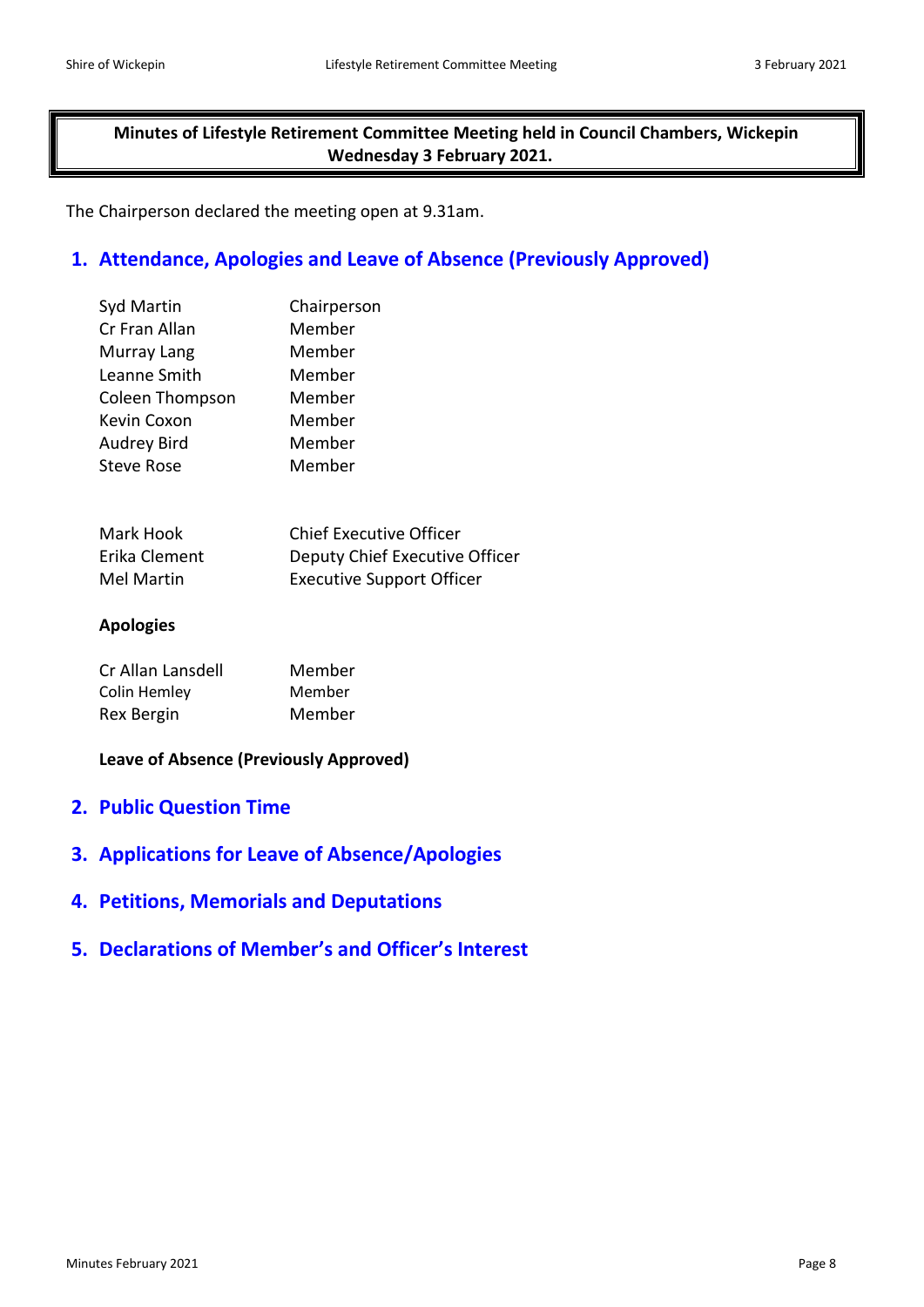#### <span id="page-8-0"></span>**6. Confirmation of Minutes**

Lifestyle Retirement Committee Meeting – 7 October 2020.

#### **Moved S Rose / Seconded A Bird**

That the Minutes form the Lifestyle Retirement Committee Meeting dated 7 October 2020 be amended to read that Steve Rose was against the motion to the amended site plan drawing SK0.1 in the August 2020 Lifestyle Retirement Committee meeting due to the change of orientation from the original plan which environmentally maximizes the Northerly aspect of all 4 units.

That the minutes of the Lifestyle Retirement Committee meeting held on 7 October 2020 be confirmed as a true and correct record.

#### **Carried 7/1**

#### <span id="page-8-1"></span>**7. Status Report**

Where a resolution is formal, procedural or lost it has not been recorded (e.g. confirmation of minutes, meeting behind closed doors, lapsed, etc).

| Subject/Action                 | Date       | <b>Officer</b> | <b>Progress</b> | <b>Status</b> | <b>Comment</b>         |
|--------------------------------|------------|----------------|-----------------|---------------|------------------------|
| That clause 3.1.1 of the Draft | 07/10/2020 | CEO            | Draft Housing   | ✓             | The<br>Housing         |
| Housing Management Manual      |            |                | Management      |               | Management             |
| be amended to read that:       |            |                | Manual          |               | Manual<br>was          |
|                                |            |                | amended.        |               | adopted at the         |
| Tenants may apply to keep a    |            |                |                 |               | November               |
| small, quiet animal on the     |            |                |                 |               | <b>Council Meeting</b> |
| premises - keeping of a pet is |            |                |                 |               | 2020.                  |
| subject to prior approval by   |            |                |                 |               |                        |
| Council and will incur a pet   |            |                |                 |               |                        |
| bond.                          |            |                |                 |               |                        |

 $Q$  = in progress  $\checkmark$  = completed  $\checkmark$  = superseded

#### <span id="page-8-2"></span>**8. Receipt of Reports & Consideration of Recommendations**

#### <span id="page-8-3"></span>**9. Reports & Information**

#### Deputy CEO Erika Clement

Gave a brief overview of the status of the Independent Living Units and explained that there has been a small hold up with the building permits as we are waiting on the Certificate of Insurance from KBuilt, once received building will commence.